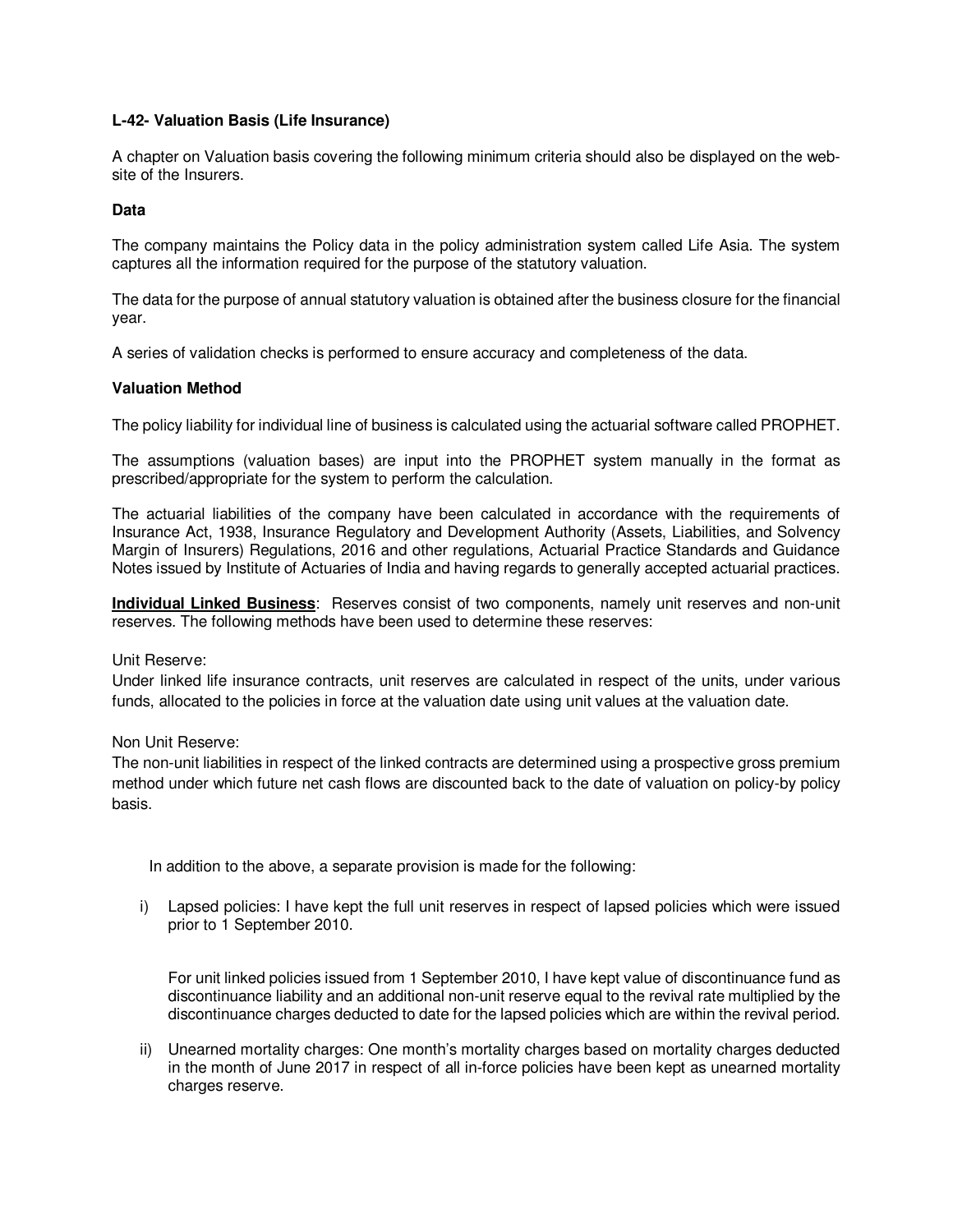- iii) Unearned morbidity charges: One month's morbidity charges based on morbidity charges deducted in the month of June 2017 in respect of in-force policies with morbidity benefit have been kept as unearned morbidity charges reserve. For Health product, the charges are deducted annually in advance. In this case the unearned morbidity charges till the next renewal date has been kept as unearned morbidity charge reserve.
- iv) Incurred but not reported (IBNR) claims: For individual linked business, I have used run-off triangle approach to allow for the delay in claim intimation. For unit-linked health contract, as the delay in reporting for health related claims is comparatively less than mortality related claims, half month's morbidity charge has been kept as IBNR.
- v) Extra Mortality Reserve: The lives subject to extra mortality and morbidity risk pay higher mortality charges. The unearned mortality and morbidity charges above will include these extra charges. The extra mortality reserve in respect of substandard lives is therefore implicitly allowed in unearned mortality/morbidity charge calculation.
- vi) Free Look reserves: The estimated refund of charges on the policies expected to be subject to freelook cancellation is kept as free-look reserve
- vii) Options and Guarantees: As none of the contracts offer any financially significant options or guarantees, I have not provided any extra reserve in respect of options and guarantees.

In addition, a global reserve for all lines of business, the components and calculation of which is explained at the end of this section.

### **Individual Non-Linked Business**:

As on valuation date the company had term assurance, mediclaim policy, fund based variable endowment, individual participating business, non-participating cash back plan and immediate annuity product under non-linked category. The reserve is determined using gross premium method. The reserve under this method is the excess of discounted value of future benefit outgo and expenses including commission over discounted value of future office premium. For regular premium policies this method may give rise to negative reserve which is zeroised and the reserve is topped up by the unearned premium for the policy year in case of protection policies and surrender value in other cases. For single premium polices where policy is eligible for surrender value the mathematical reserve is the higher of gross premium reserve calculated above and the surrender value.

For lapsed policies, reserve is kept by applying a revival rate on the reserve calculated assuming that the lapsed policies are inforce and after deducting the premiums due net of commission.

An IBNR has been calculated using the run-off triangle approach for the total non-linked individual business.

An extra premium reserve is the extra reserve over the standard mortality reserve. The reserve is recalculated by building in the extra mortality rate into the reserve calculation. The difference between the recalculated reserve and the standard mortality reserve if positive is maintained as the extra premium reserve.

The estimated refund of premium on the policies expected to be subject to free-look cancellation is kept as free-look reserve.

# **Group Linked Business**

Reserves consist of two components, namely unit reserves and non-unit reserves. The following methods have been used to determine these reserves: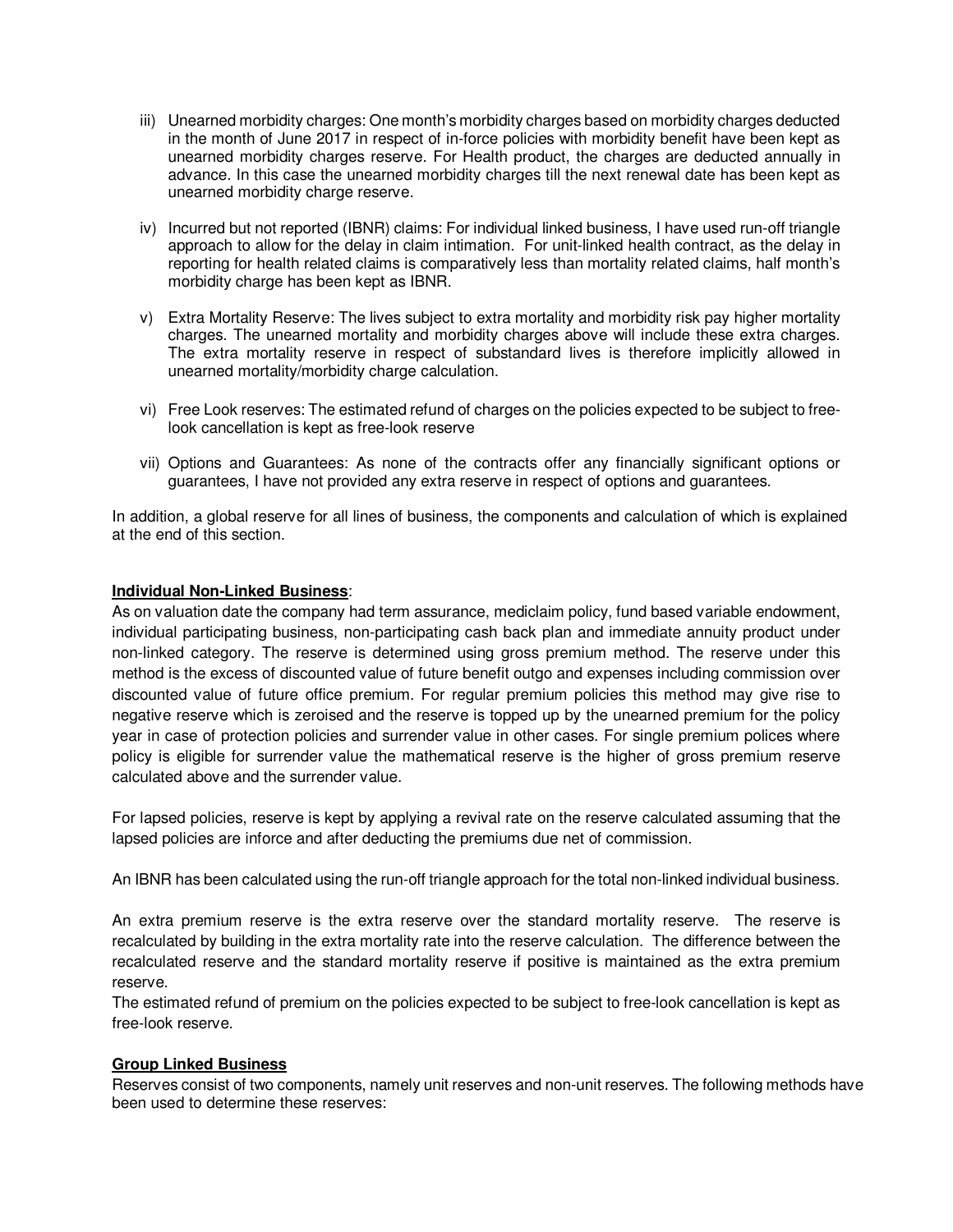Unit Reserve:

The reserve held under the group unit-linked plan is unit reserve which is calculated in respect of the units, under various funds, allocated to the policies in force at the valuation date using unit values at the valuation date.

## Non-Unit Reserve:

A UPR reserve has been kept in respect of the death benefit. The future management charges are higher than the future expenses allowing for MAD. As no negative cash flow occurs in the future under valuation assumptions, I have kept non-unit reserve as zero.

### **Group Non-Linked Business**

The method adopted for group yearly renewable term is unearned premium reserve (UPR) method. For group credit life, Gross Premium method was adopted. The reserves are set as the higher of the GPV reserve & minimum surrender value at member level.

For Group Credit Life business, an extra premium reserve is the extra reserve over the standard mortality reserve. The reserve is recalculated by building in the extra mortality rate into the reserve calculation. The difference between the recalculated reserve and the standard mortality reserve, if positive, is maintained as the extra premium reserve. This reserve is not required to be calculated for the Group Term and Group Fund business as the UPR method is used for calculation of mortality reserve where the premium includes the extra premium.

For group yearly renewable term and group credit life, run-off triangle approach has been used to calculate IBNR at the valuation date and apportioned between the two products by proportion of claims outgo.

For Group Retirement Benefit Plan/Corporate Benefit Plan/Group Superannuation Plan/New Corporate Benefit Plan, the accumulated fund value net of expenses and transfer to shareholders (if any) is kept as reserve. A UPR reserve has kept in respect of death benefit wherever applicable.

#### **Global Reserve**

In addition, a global reserve has been kept for the following.

- . a) Closure to New Business Reserve: This is additional reserve held to service the existing policies in the event that the company would stop writing new business one year from date of valuation. The maintenance expense over-run during the valuation year has been kept as the closure to new business reserve.
- b) Contingency Reserve: We have kept an extra contingency reserve to allow for any unexpected reserve requirements that may arise. The contingency reserve for unit linked business is kept under non linked reserve of unit linked business. However this reserve is intended to meet any unexpected reserve requirements that may arise under any line of business including unit linked business.
- c) Maintenance Expense Overrun reserve: The company has kept a maintenance expense overrun reserve which is expense overrun expected to arise in the future based on the projection of the latest approved business plan and the position as at March 2017

#### **Valuation Assumptions**

# **Individual Unit- Linked Products**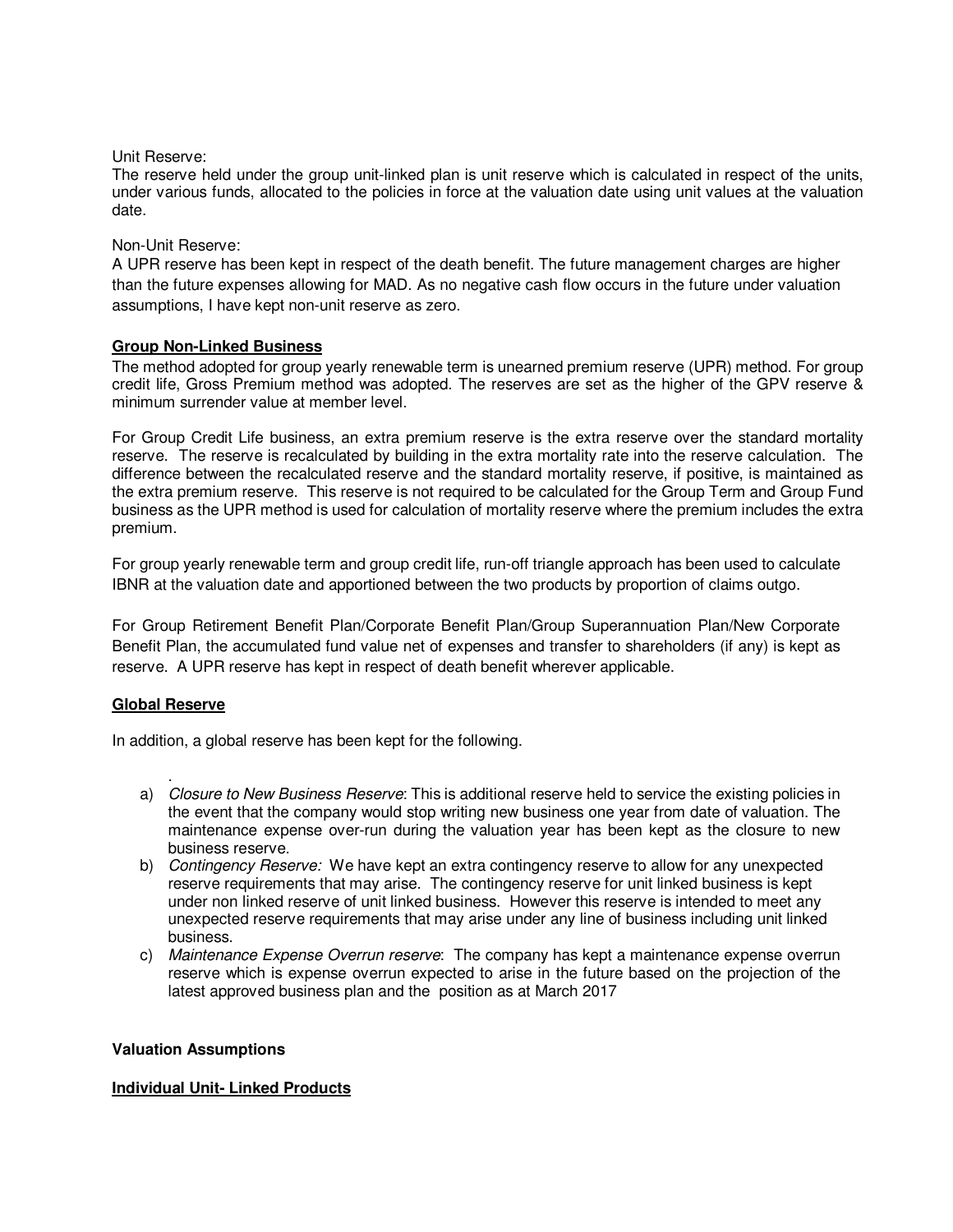#### Interest Rate

The interest rate assumption is derived based on the current redemption yield and in accordance with the IRDA Regulations 2016.

The interest rate used for the purpose of non-unit unit reserve calculation 5.17% p.a. for next five years and 4.47% p.a. thereafter.

### **Fund Growth Rate**

For the purpose of the projection an assumption is made for future fund growth for various funds. This is arrived based on the current yield on various instruments like G-sec, Money Market etc and the proportion of these instruments in each of the fund the company offer for its unit-linked policy-holder.

| Fund Name                            | Next 5 Years | Beyond 5 years |
|--------------------------------------|--------------|----------------|
| Equity                               | 7.81%        | 7.11%          |
| Debt                                 | 6.40%        | 5.61%          |
| Balanced                             | 7.84%        | 7.04%          |
| Liquid                               | 3.70%        | 3.00%          |
| Value Fund                           | 8.21%        | 7.42%          |
| Index Fund                           | 8.91%        | 8.12%          |
| <b>Dynamic Fund</b>                  | 7.81%        | 7.11%          |
| <b>Equity Elite</b><br>Opportunities | 7.32%        | 6.62%          |

### Inflation Rate

The inflation rate used of the purpose of valuation is 3.77%.

#### **Mortality**

The mortality assumption used is 99% of IALM 2006-08 Ultimate..

#### **Morbidity**

This is applicable for inbuilt riders attached to IndiaFirst Education Plan, IndiaFirst Young India Plan and IndiaFirst Happy India Plan. Morbidity rate used is 0.2178 per 1000 SA.

#### Expense

The renewal expense per policy for the purpose of valuation is Rs.421 for the single premium and Rs.676 for regular premium for the products IndiaFirst Savings Plan, IndiaFirst Education Plan and IndiaFirst Future Plan.

The renewal expense per policy assumed is 1.92% of the annual premium for regular premium and 0.6% of single premium for single premium mode for the products IndiaFirst Smart Save Plan, IndiaFirst Young India Plan, IndiaFirst Money Back Health Insurance Plan, IndiaFirst High Life Plan, IndiaFirst Money Balance Plan and IndiaFirst Happy India Plan.

For IndiaFirst Wealth Maximizer Plan, the renewal expense per policy assumed is Rs. 360 for regular and single premium mode and for regular premium 0.72% p.a. of the annual premium is also assumed.

The expense is assumed to increase at inflation rate mentioned above.

The fund management expense is 0.15% of the unit-reserve.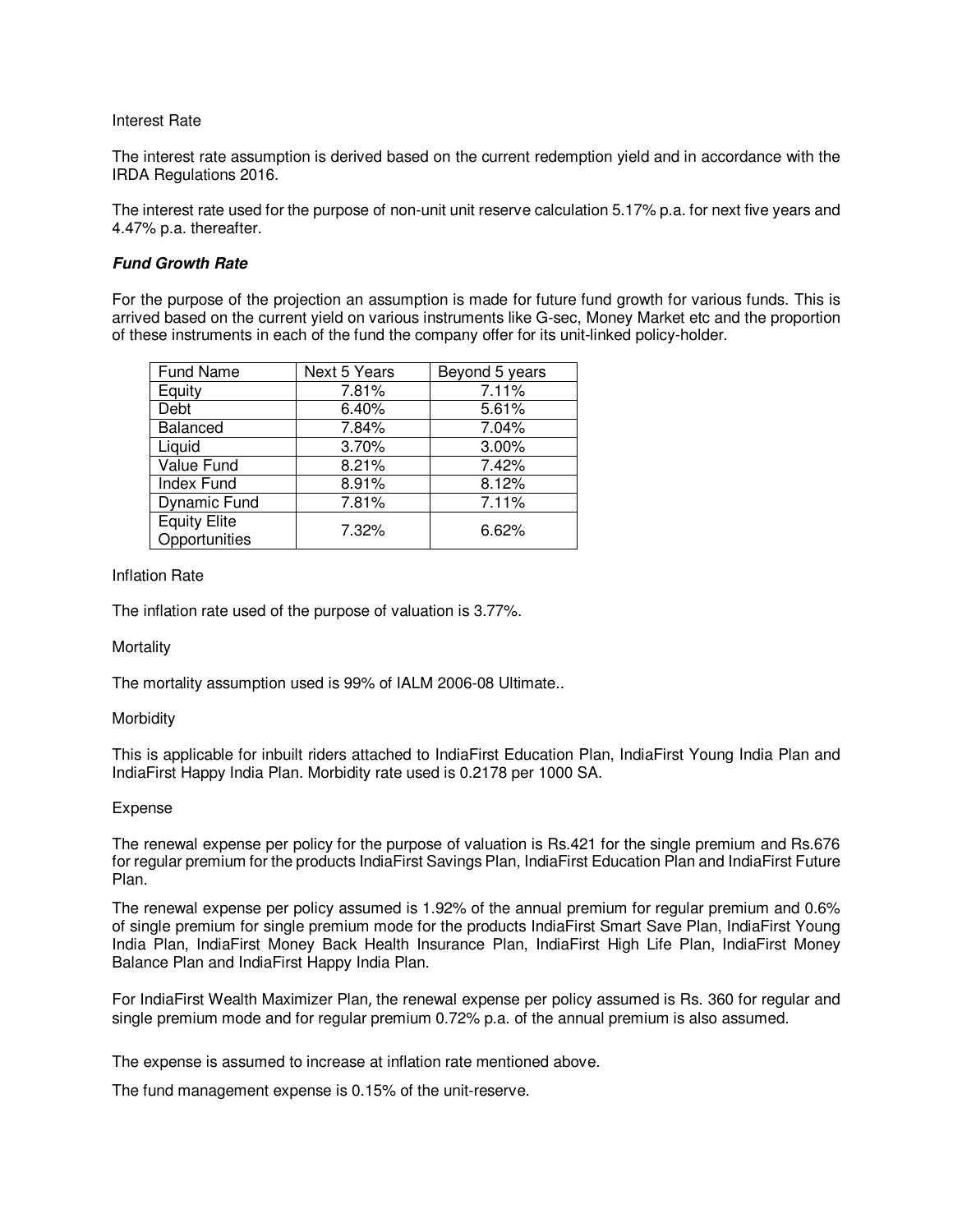# **Individual Non- Linked Products**

#### Interest Rate

The interest rate assumed for with-profit life products is 5.20% for next five years and 4.50% thereafter, For with-profit pension products is 5.29% for next five years and 4.59% thereafter. The interest rate assumed for term products is 5.29% for next five years and 4.59% thereafter, for cash back is 5.20% for next five years and 4.50% thereafter. The interest rate assumed for health product is 4.23% for next five years and 3.53% thereafter. The interest rate assumed for immediate annuity product is 5.44% for next five years and 4.74% thereafter

#### **Mortality**

The mortality assumption used is

| Product                                                       | as % of IALM 2006-08 ultimate |        |            |
|---------------------------------------------------------------|-------------------------------|--------|------------|
| IndiaFirst Life Plan                                          |                               | 66%    |            |
| IndiaFirst Anytime Plan                                       |                               | 61%    |            |
| IndiaFirst Simple Benefit Plan                                | 121%                          |        |            |
| IndiaFirst Simple Benefit Plan - v2                           | 121%                          |        |            |
| IndiaFirst Secure Save Plan                                   |                               | 110%   |            |
| IndiaFirst Maha Jeevan Plan-v1                                | 121%                          |        |            |
| IndiaFirst Maha Jeevan Plan-v2                                | 121%                          |        |            |
| IndiaFirst Maha Jeevan Plan-v3                                | 110%                          |        |            |
| IndiaFirst Mediclaim Plan                                     | 81%                           |        |            |
| IndiaFirst CSC Shublabh Plan                                  | 124%                          |        |            |
| IndiaFirst Cash Back Plan                                     | 99%                           |        |            |
| IndiaFirst Guaranteed Retirement<br>Plan                      | 99%                           |        |            |
| IndiaFirst Life Plan – v2 and<br>IndiaFirst Anytime Plan - v2 | Sum Assured                   | Smoker | Non-Smoker |
|                                                               | Less than 50<br>lakhs         | 71.5%  | 71.5%      |
|                                                               | 50 lakhs and<br>above         | 55%    | 33%        |

#### Expense

The renewal expense of IndiaFirst Anytime Plan and IndiaFirst Life Plan is Rs.203 p.a. for regular premium and Rs.101 p.a. for single premium. Claim expense of 1.2% of death benefit subject to maximum of Rs.10,000

The renewal expense of IndiaFirst Anytime Plan – v2 is 3.60% p.a. for regular premium and Rs.101 p.a. for single premium. For IndiaFirst Life Plan – v2 it is 6.00% p.a. for regular premium and Rs.101 p.a. for single premium.

The renewal expense of IndiaFirst Cash Back Plan – v1 and v2 is Rs. 265 and 2.4% of annual premium.

The renewal expense of IndiaFirst Secure Save Plan & IndiaFirst Maha Jeevan Plan – v1 is 1.2% of annual premium and fixed expense of Rs 378. For IndiaFirst Simple Benefit Plan the expense used is 0.6% of annual premium and fixed expense of Rs.60. For IndiaFirst Maha Jeevan Plan – v2 & v3 the expense used